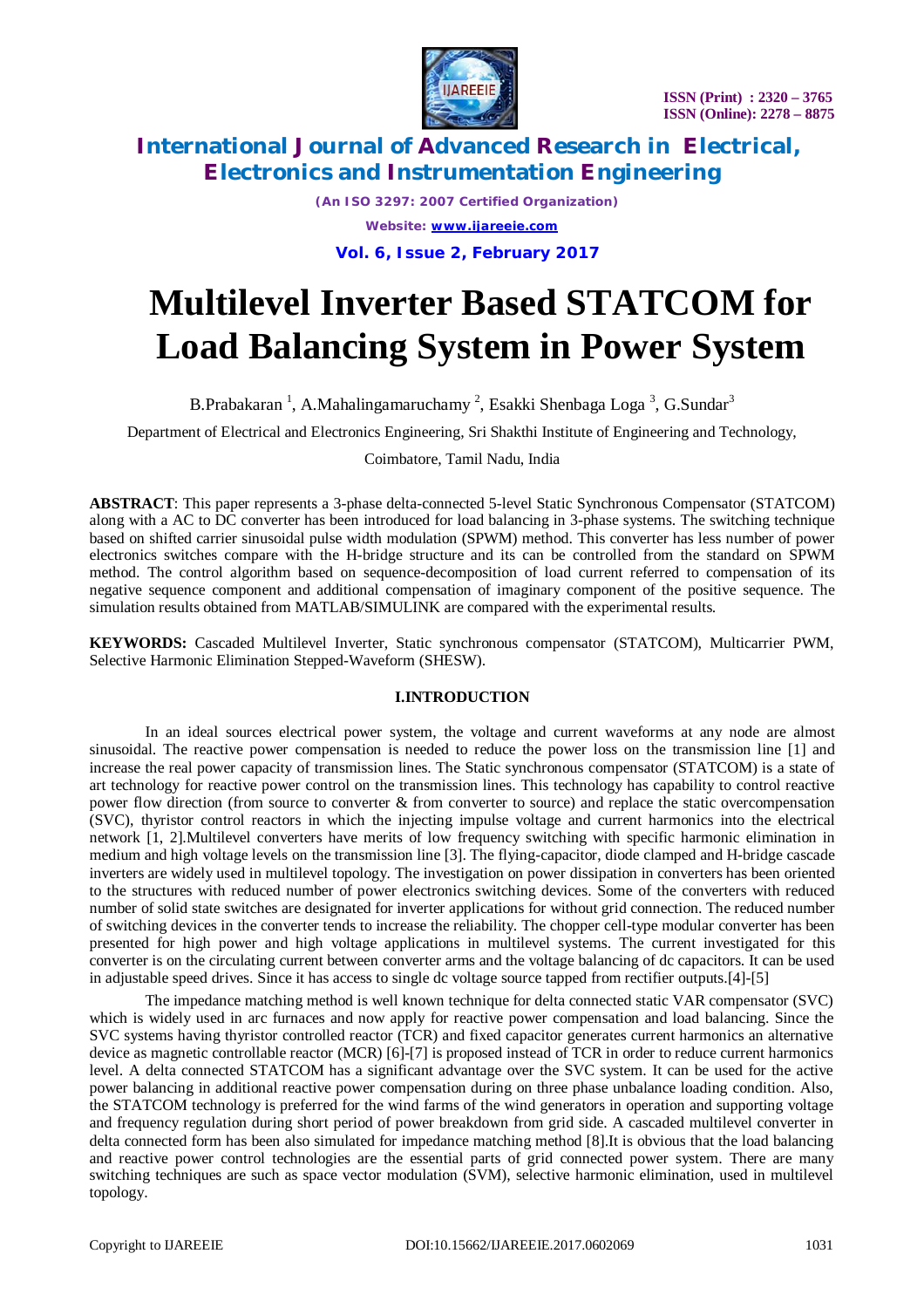

*(An ISO 3297: 2007 Certified Organization)*

*Website: [www.ijareeie.com](http://www.ijareeie.com)*

### **Vol. 6, Issue 2, February 2017**

The selective harmonic elimination method is widely for high voltage applications at low switching frequency. The high switching frequency modulation techniques are preferred at low voltage applications in order to reduce total harmonic distortion on the three phase source current. Then the carrier based SPWM method has been used for the proposed converter along with the pulse width modulation technique [9]. In this paper, the proposed AC/DC converter's trigger pulses are compared to the conventional H-bridge converter on the basis of SPWM control signals. It is shown that the IGBTs in the proposed multilevel converter can be controlled from the SPWM technique. The difficult operation of dual IGBTs on the same leg in conventional H-bridge has been overcome by the proposed converter may causes short circuit fault presented on the system. It can perform the conventional H-bridge characteristics in both star and delta connected system. The DC link voltage balancing that is important issue for multilevel converters, affects the stable operation and harmonic content at the output voltage. DC capacitor voltage levels are regulated by the fuzzy and PI controllers whose output is the power angle (phase delay) between AC source voltage and converter voltage [10] In which the charging time intervals swapped for balancing the voltage levels across the capacitors.

#### **II. OPERATION OF PROPOSED MULTILEVEL INVERTER**

The proposed and conventional H-bridge converters are given inFig. 1. The generation of 3 different voltage levels from switching time period and the circulation of alternating current through the devices is shown in Fig. 1. Proposed converter topology requires two separated DC link capacitor for 5 level output voltage similar to cascaded multilevel converter.

The features of multilevel inverter as follows:-

- $\Box$  It can generate output voltages with extremely low distortion and lower dv/dt.
- $\Box$  It draw input current with very low distortion.
- $\Box$  It generate smaller common mode (CM) voltage and reducing the stress in the motor bearings. In addition, using sophisticated modulation methods, CM voltages can be eliminated.
- $\Box$  It can operate with a lower switching frequency.

$$
V_n = \frac{4V_{dc}}{n\pi} \sum_{K=1}^{N} \cos(n\theta_K)
$$
 (1)

 $V_n$  is the amplitude of voltage harmonic of nth order

 $V_{dc}$  is the DC voltage across the capacitor

N is the number of the bridges in each phase n is the odd harmonic order  $\Theta_k$  is the switching angle of the single phase bridge

The output voltage is given by  $V=V1 +V2$  Where the output voltage of the first cell is labeled V1 and the output voltage of the second cell is denoted by V2. There are five level of output voltage ie 2V, V, 0, -V, - 2V.The main advantages of cascaded H-bridge inverter is that it requires least number of components, modularized circuit and soft switching can be employed. The cascaded H-bridge multilevel inverters have been applied where high power and power quality are essential, for example, static synchronous compensators, active filter and reactive power compensation applications, photo voltaic power conversion, uninterruptible power supplies, and magnetic resonance imaging.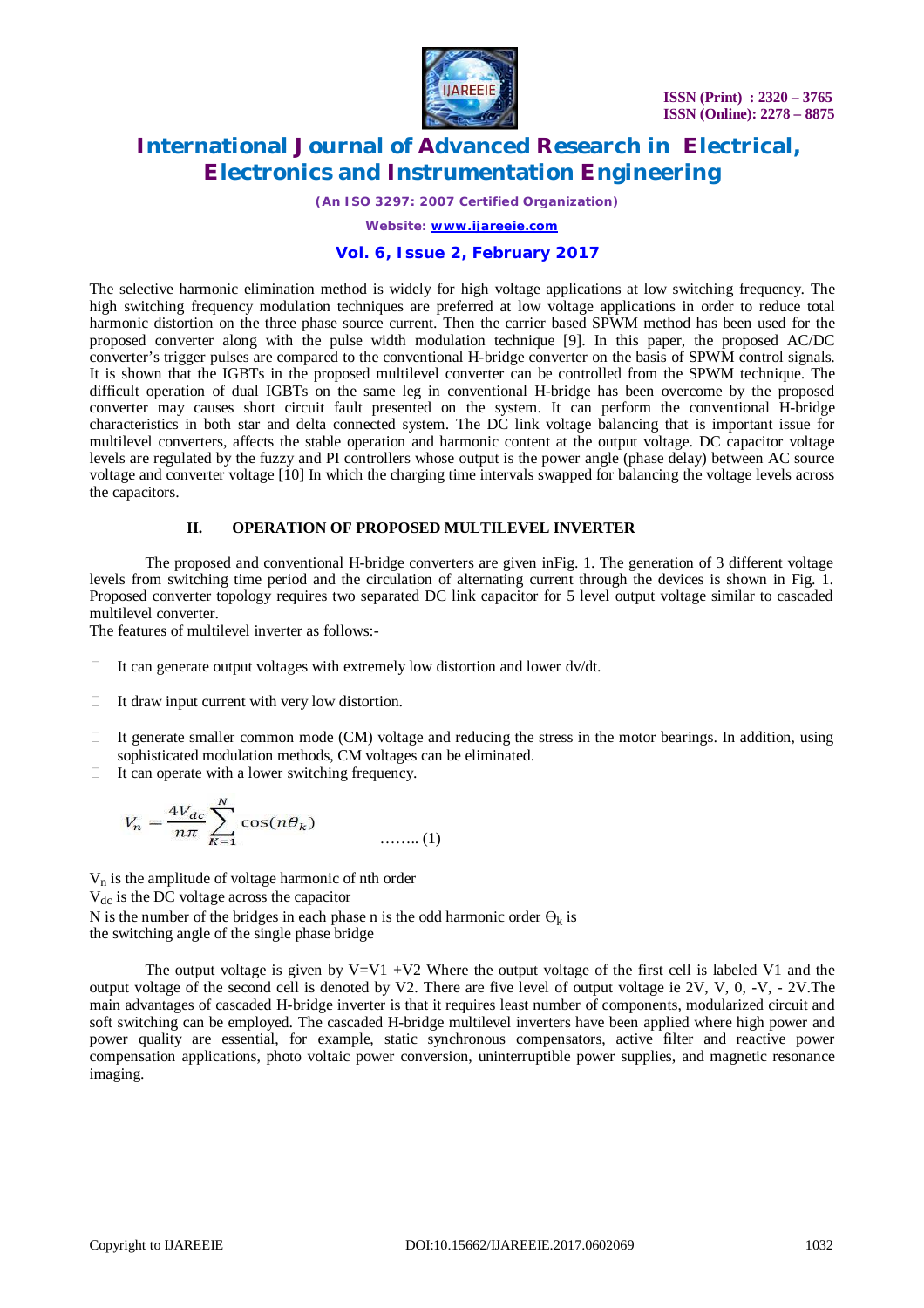

*(An ISO 3297: 2007 Certified Organization)*

*Website: [www.ijareeie.com](http://www.ijareeie.com)*

### **Vol. 6, Issue 2, February 2017**



**Fig 1:** Proposed Multilevel Inverter

### 2.1 MULTICARRIER PWM TECHNIQUES

PWM techniques entail the natural sampling of a single modulating or reference waveform typically being sinusoidal same as that of output frequency of the inversion system, through several carrier signals typically being triangular waveforms of higher frequencies.

#### A. Alterative Phase Opposition Disposition (APOD)

This technique requires each of the  $(m - 1)$  carrier waveforms, for an m-level phase waveform, to be phase displaced from each other alternately as shown in Figure 2.3. The most significant harmonics are centred as sidebands around the carrier frequency fc and therefore no harmonics occur at fc**.**

### B. Phase Opposition Dispositions (POD)

The carrier waveforms are all in phase above and below the zero reference value however, there is 1800 phase shift between the ones above and below zero respectively as shown in Figure. The significant harmonics, once again, are located around the carrier frequency fc for both the phase and line voltage waveforms. The three disposition PWM techniques that are APOD, PD and POD generate similar phase and line voltage waveforms. Furthermore, for all of them, the decision signals have average frequency much lower than the carrier frequency.

### 2.2 SELECTIVE HARMONIC ELIMINATION

The Selective Harmonic Elimination Stepped Waveform (SHESW) technique is very suitable for a multilevel inverter circuit. Employing this technique along with the multilevel topology, the low Total Harmonic Distortion THD output waveform without any filter circuit is possible.



**Fig 2:** Multi Carrier Pulse Width Modulation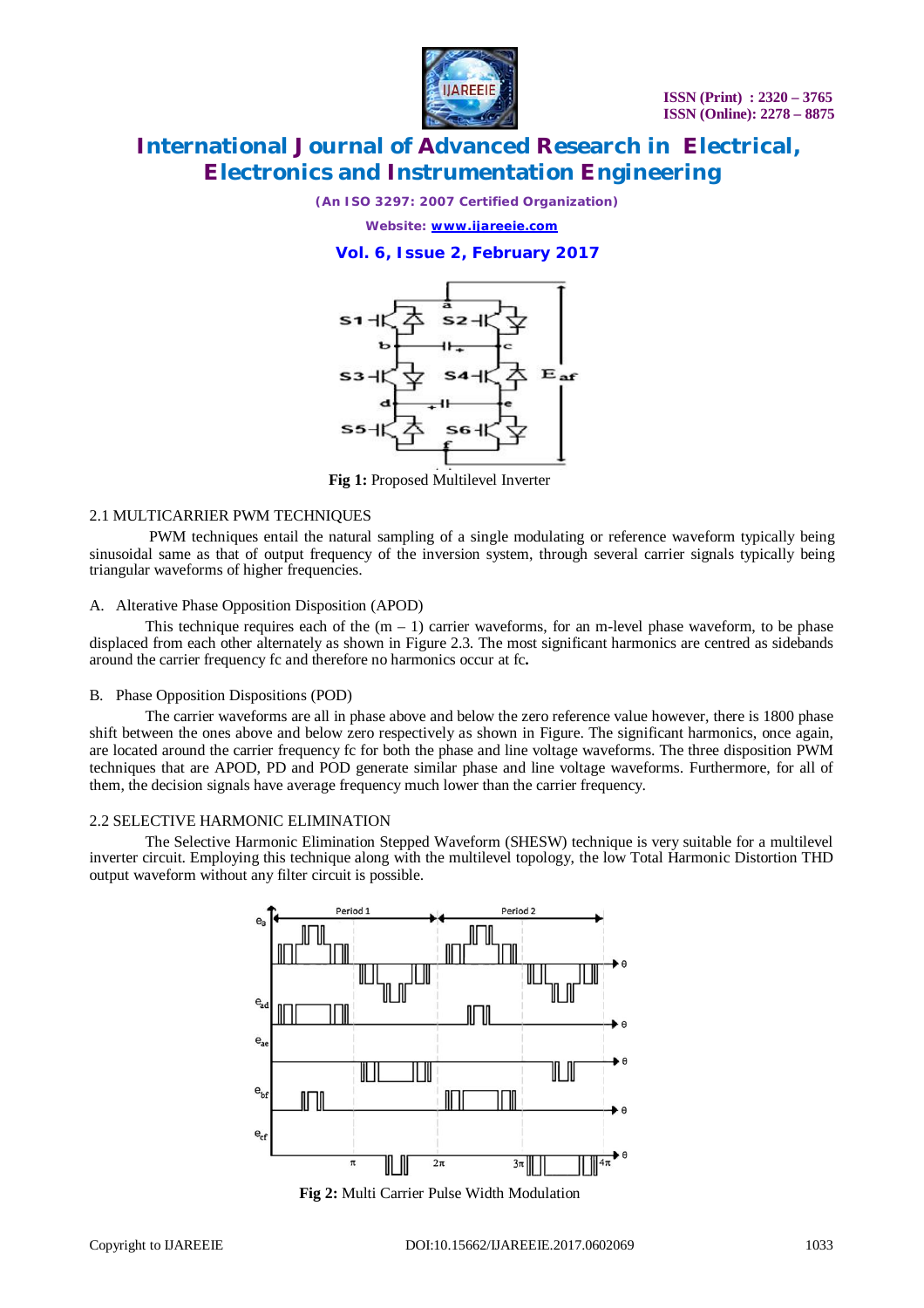

*(An ISO 3297: 2007 Certified Organization)*

*Website: [www.ijareeie.com](http://www.ijareeie.com)*

### **Vol. 6, Issue 2, February 2017**

After applying Fourier theory to the output voltage waveform of multilevel converters, which is odd quarter wave symmetric, we can find the Fourier expression of the multilevel output voltage. If the DC voltages are equal in the multilevel converter, the equation for the fundamental frequency switching control method can be expressed as:

$$
V(t) = \sum_{n=1,3,5,\dots}^{\infty} \frac{4V_{dc}}{n\pi} \left(\cos(n\theta_1)\left(\cos(n\theta_2) + \left(\cos(n\theta_3) + \dots + \left(\cos(n\theta_s)\right)\sin(n\omega t\right)\right)\right.\n\tag{2}
$$

From the equation, it can be seen that the output voltage has no even harmonics because the output voltage Waveform is odd quarter-wave symmetric. It also can be seen from (2) that the peak values of these odd harmonics are expressed in terms of the s switching angles θ1, θ2 … and θ*s*. Furthermore, the harmonic equations produced from are transcendental equations.

#### **III. CONTROL OF STATCOM**

Controlling susceptance value of STATCOM A steady state analysis using the phasor relations between phase voltages and phase current at fundamental frequency yields a single phase equivalent circuit for STATCOM .Here, Vais the rms value of supply voltage, Eaf is the rms value of STATCOM voltage, L is coupling (switching) inductance and R is internal resistance of inductance. The inductor takes the instantaneous voltage difference between supply and STATCOM voltages. Its inductance and resistance values are important parameters on the dynamic response of STATCOM during transient and steady-state operation. The magnitude of current by neglecting phase difference between Va and Eaf.

The susceptance of system varies according to the ratio between STATCOM voltage and source voltage as it is clearly observed. Therefore, by changing the voltage at AC side of the STATCOM, the susceptance value may be controlled from positive to negative values.

Reactive power compensation and load balancing Reactive compensation and active power balancing in a three-phase power system are performed by estimating the value of load susceptance. If the load impedance per phase of a delta-connected Fig.6. Parallel connected compensation susceptance in delta connection load or delta equivalence of any three-phase load is known then the reactive power compensation and load balancing can be successfully obtained.

$$
Y_{ab} = G_{ab} + jB_{ab}
$$
  
\n
$$
Y_{bc} = G_{bc} + jB_{bc}
$$
  
\n
$$
Y_{ca} = G_{ca} + jB_{ca}
$$
  
\n(4)  
\n(5)

Equation are given above  $(3)$ , $(4)$ , $(5)$  Imaginary part of the load admittances jBab, jBbc, jBcacan be eliminated by connecting the parallel compensation susceptances at the values of jBab, jBbc, jBca, respectively. These susceptances can be created by STATCOM connected in parallel to the load. After compensating the imaginary part of the load, the unbalanced real part remains at unity power factor. Therefore, a three phase unbalanced load without the ground connection (three wire system) is converted to the balanced three phase resistive load by connecting parallel STATCOM. The susceptances injected by the STATCOM. For load balancing and reactive power compensation under this condition are given below for the supply voltages having only positive sequence components.

$$
B_{ab}^{comp} = -B_{ab} + \left(\frac{G_{bc}}{\sqrt{3}} - \frac{G_{ca}}{\sqrt{3}}\right)
$$
  

$$
V_n = \frac{B_{bc}^{comp}}{\sqrt{3}} = -B_{bc} + \left(\frac{G_{ca}}{\sqrt{3}} - \frac{G_{ab}}{\sqrt{3}}\right)
$$
  

$$
B_{ca}^{comp} = -B_{ca} + \left(\frac{G_{ab}}{\sqrt{3}} - \frac{G_{bc}}{\sqrt{3}}\right)
$$
 (3)

The equations given in are the magnitudes of susceptances needed for compensation, however, the realization of this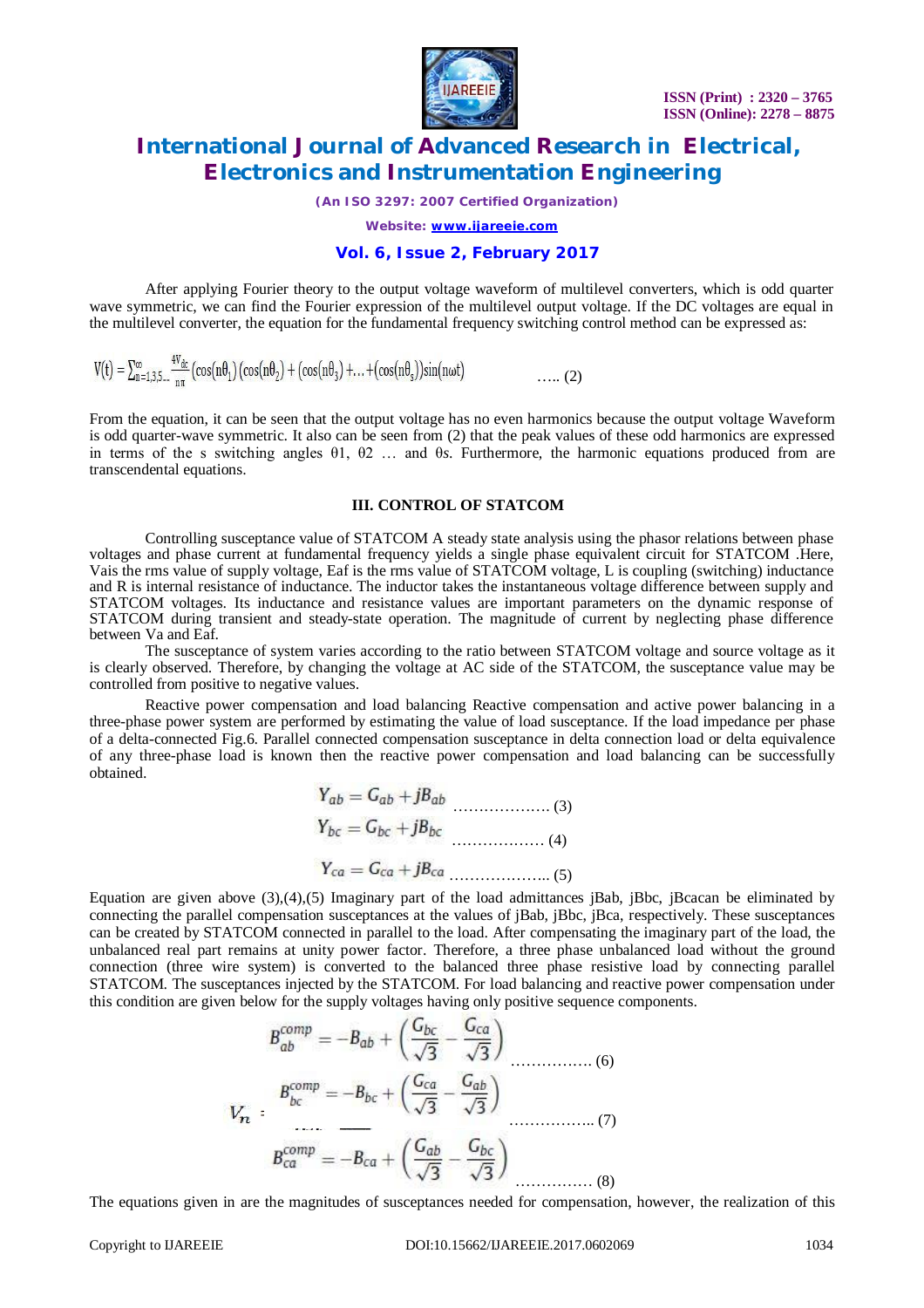

*(An ISO 3297: 2007 Certified Organization)*

*Website: [www.ijareeie.com](http://www.ijareeie.com)*

### **Vol. 6, Issue 2, February 2017**

compensation technique requires the positive, negative and zero sequence components of the load and STATCOM currents. The symmetrical components of current through the compensator and load can be obtained from the following equation:

$$
\begin{bmatrix} I^0 \\ I^+ \\ I^- \end{bmatrix} = \frac{1}{\sqrt{3}} \begin{bmatrix} 1 & 1 & 1 \\ 1 & K & K^2 \\ 1 & K^2 & K \end{bmatrix} \begin{bmatrix} I_a \\ I_b \\ I_c \end{bmatrix}
$$
\n
$$
K = e^{j2\pi/3} \qquad \qquad (10)
$$



**Fig 3:** susceptance matching

The STATCOM can generate or absorb the reactive power depending on sign of susceptance load or delta equivalence of any three-phase load is known then the reactive power compensation and load balancing can be successfully obtained.

$$
I^{0} = \frac{I_{a} + I_{b} + I_{c}}{\sqrt{3}} = 0
$$
  
\n
$$
I^{+} = \frac{I_{a} + Kl_{b} + K^{2}I_{c}}{\sqrt{3}} = [Y_{ab} + Y_{bc} + Y_{ca}]V\sqrt{3}
$$
  
\n
$$
I^{-} = \frac{I_{a} + K^{2}I_{b} + KI_{c}}{\sqrt{3}} = -[Y_{ab} \times K^{2} + Y_{bc} + Y_{ca} \times K]V\sqrt{3}
$$
 ...... (11)

### **IV. SIMULATION RESULTS**

#### 4.1 SIMULATION DIAGRAM FOR WITHOUT STATCOM

The below figures 4 shows the proposed model without STATCOM at bus 1 and the figure 6.3 shows the current waveforms for without STATCOM at bus 1.A normal three phase transmission line has two buses bus1 and bus2.In bus 1 both the voltage and currents are normally sinusoidal state. After some distances a fault or a disturbances can occurs on a transmission line. It will needed to compensate the both real power and reactive power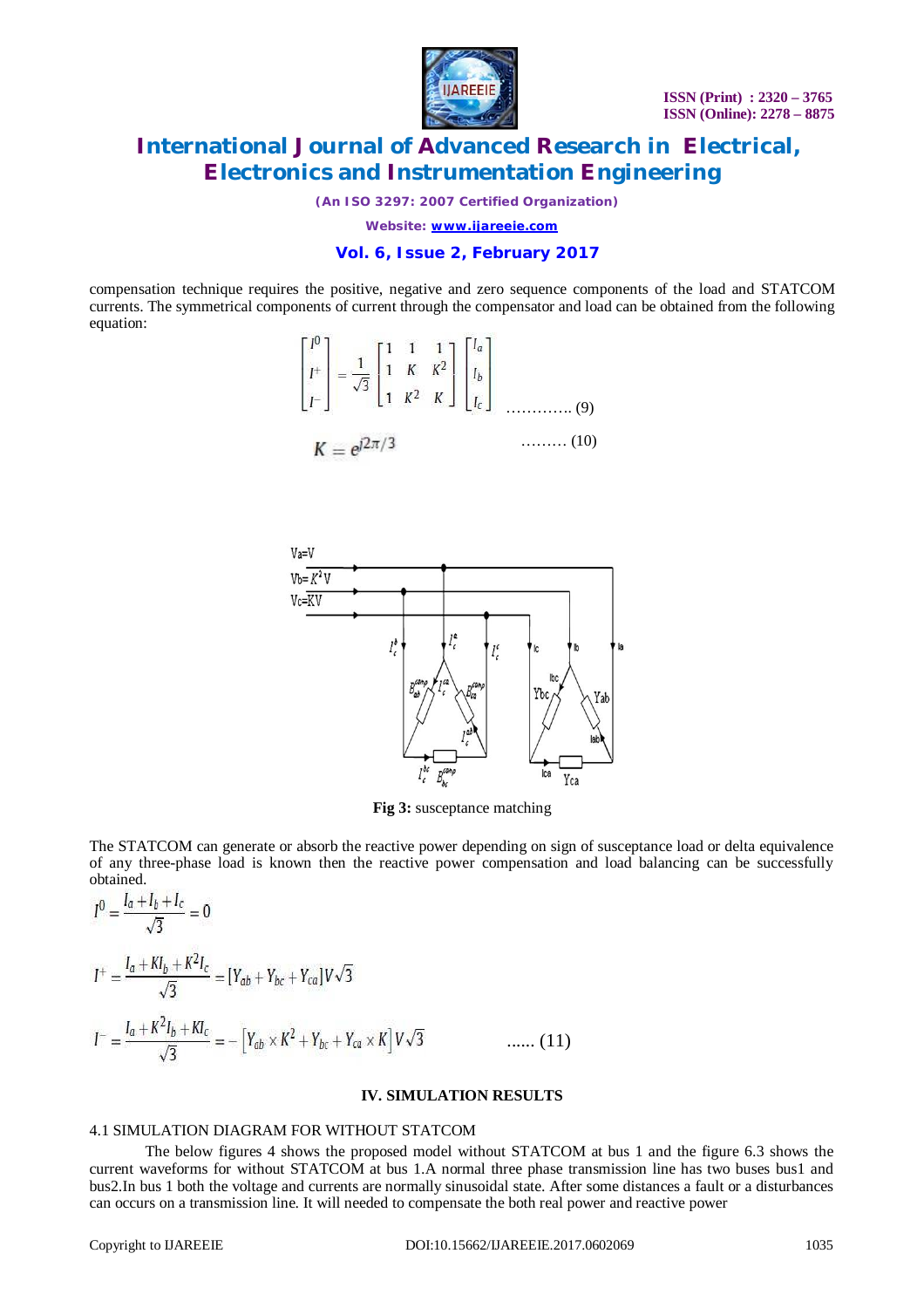

*(An ISO 3297: 2007 Certified Organization)*

*Website: [www.ijareeie.com](http://www.ijareeie.com)*

### **Vol. 6, Issue 2, February 2017**







**Fig 5:** Without STATCOM bus Voltage



**Fig 6:** Without STATCOM bus Current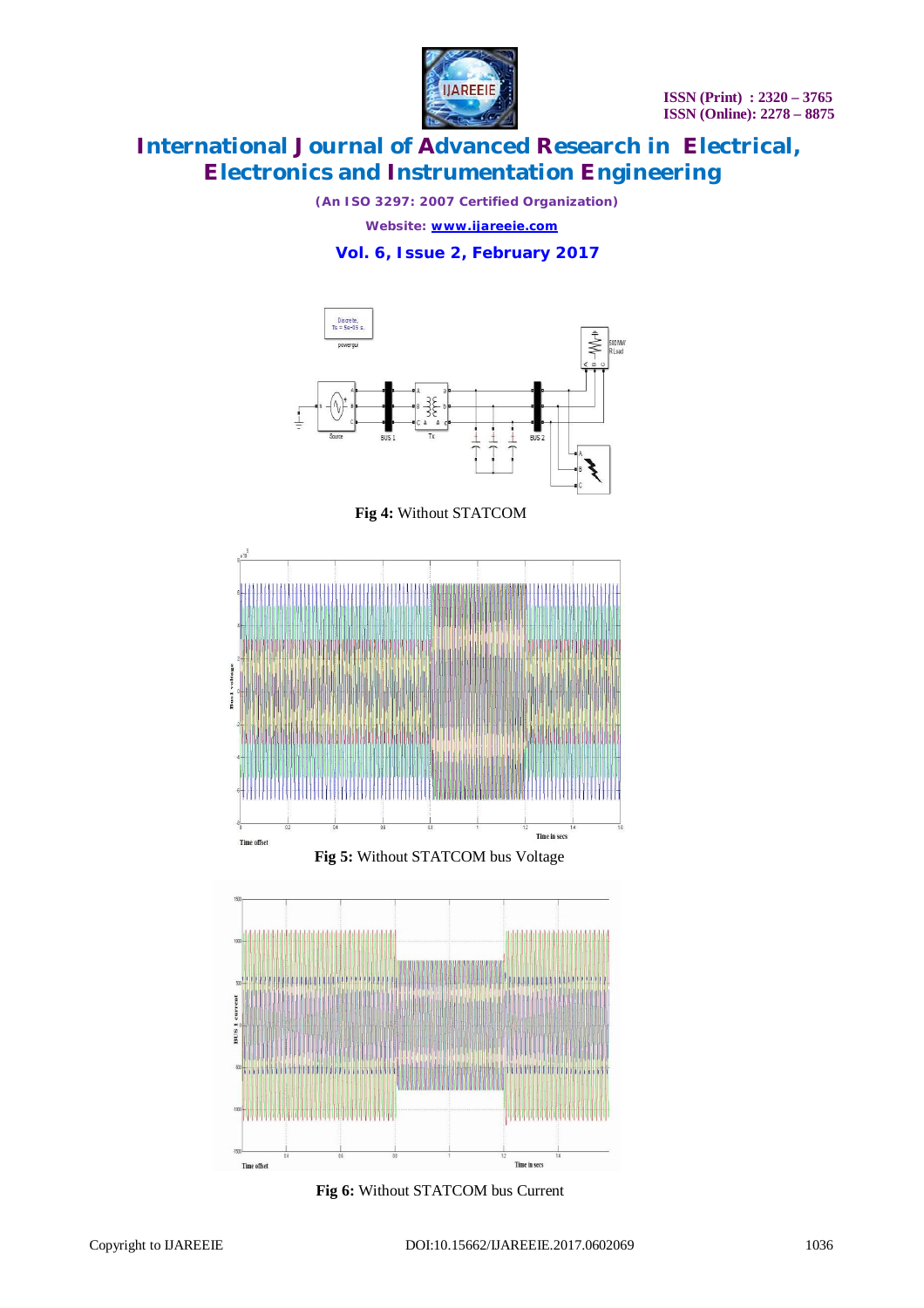

*(An ISO 3297: 2007 Certified Organization)*

*Website: [www.ijareeie.com](http://www.ijareeie.com)*

### **Vol. 6, Issue 2, February 2017**

The voltage waveforms for without STATCOM is shown in fig.6.3.Under normal condition, the transmission line voltages are at rated nominal value. There is no power quality problems such as sag, swell, voltage interruption, etc. The magnitude of the voltage level is constant throughout the interval.

#### 4.2 SIMULATION DIAGRAM FOR WITH STATCOM

The fig.7 shows proposed systemt with STATCOM .The three phase voltage of 60 KV and current at bus in 120A a transmission line after gets compensated by STATCOM with the Carrier based phase shifted PWM technique. Thus a perfect three phase sinusoidal voltage and currents are obtained with the usage of shunt compensation device, namely the STATCOM.





**Fig 8:** With STATCOM Voltage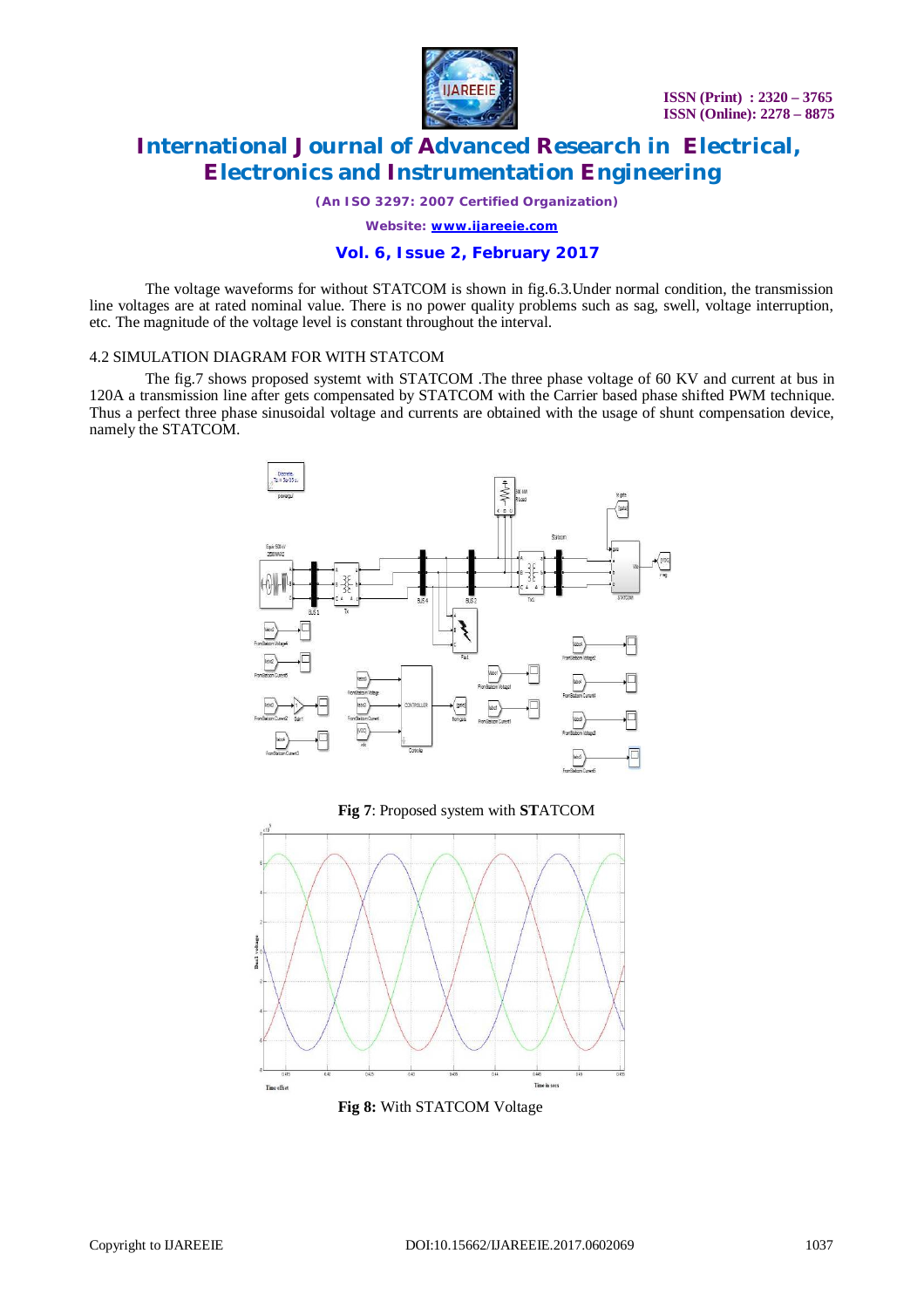

*(An ISO 3297: 2007 Certified Organization) Website: [www.ijareeie.com](http://www.ijareeie.com)*

**Vol. 6, Issue 2, February 2017**



**Fig 9 :** With STATCOM current

#### **V. CONCLUSION**

Thus the multilevel inverter circuit topologies (5-level) each MLI has its own mixture of advantages and disadvantages and for any one particular application, one topology will be more appropriate than the others. Often, topologies are chosen based on what has gone before, even if that topology may not be the best choice for the application. The advantages of the body of research and familiarity within the engineering community may outweigh other technical disadvantages. Multilevel converters can achieve an effective increase in overall switch frequency through the cancellation of the lowest order switch frequency terms. Although this dissertation has covered most of the interesting issues and challenges of the Cascaded multi-level inverter in many applications. Additional work has been left for future research where a prototype model will be developed; testing and validation will be carried for the developed model.

The performance of proposed converter has been evaluated on delta connected STATCOM controlled by the SPWM method underbalanced and unbalanced loads. The load balancing has been carried out by using impedance matching method which is generally used on thyristor controlled static var compensations. The entire system is simulated in MATLAB/Simulink and implemented and the gates of the IGBTs in proposed AC/DC converter can be controlled from the PWM output ports of microcontrollers that control the conventional H - bridge structure. The complementary operation of power switches have been retained in the proposed converter. This converter reduces solid state devices and their drive circuits effectively. It is an alternative converter for energy storage systems, active power filters and reactive power compensations.

#### **REFERENCES**

- [1] Maiyarasu.D, Gopinath.S,A New Topology of Hybrid Multilevel Inverterl in International Journal of Engineering Sciences & Research Technology [1509-1513] June, 2013.
- [2] J. S. Lai and F. Z. Peng, "Multilevel converters A new breed of power converters," IEEE Trans. Ind. Applicat., vol. 32, pp. 1098– 1107, May/June 1996.
- [3] J. Rodriguez, J.-S. Lai, and F. Z. Peng, "Multilevel inverters: a survey of topologies, controls, and applications," IEEE Trans. Ind. Electron., vol. 49, pp. 724-738, 2002.
- [4] L. M. Tolbert, F. Z. Peng, and T. G. Habetler, "Multilevel converters for large electric drives," IEEE Trans. Ind. Applicat., vol. 35, pp. 36-44, 1999.
- [5] M. F. Escalante, J. C. Vannier, and A. Arzande "Flying Capacitor Multilevel Inverters and DTC Motor Drive Applications," IEEE Transactions on Industry Electronics, vol. 49, no. 4, Aug. 2002, pp. 809-815.
- [6] L. M. Tolbert, F. Z. Peng, "Multilevel Converters as a Utility Interface for Renewable Energy Systems," in Proceedings of 2000 IEEE Power Engineering Society Summer Meeting, pp. 1271-1274.
- [7] G. Sundar, M. Thirunavukkarasu and C. Dhinesh Kumar, " Ideal Site of Shunt FACTS Devices for Power Flow Control in Long Transmission Line" published in the Research Journal of Applied Sciences, Engineering and Technology,Vol.9,No.10,2015, pp.850-855.